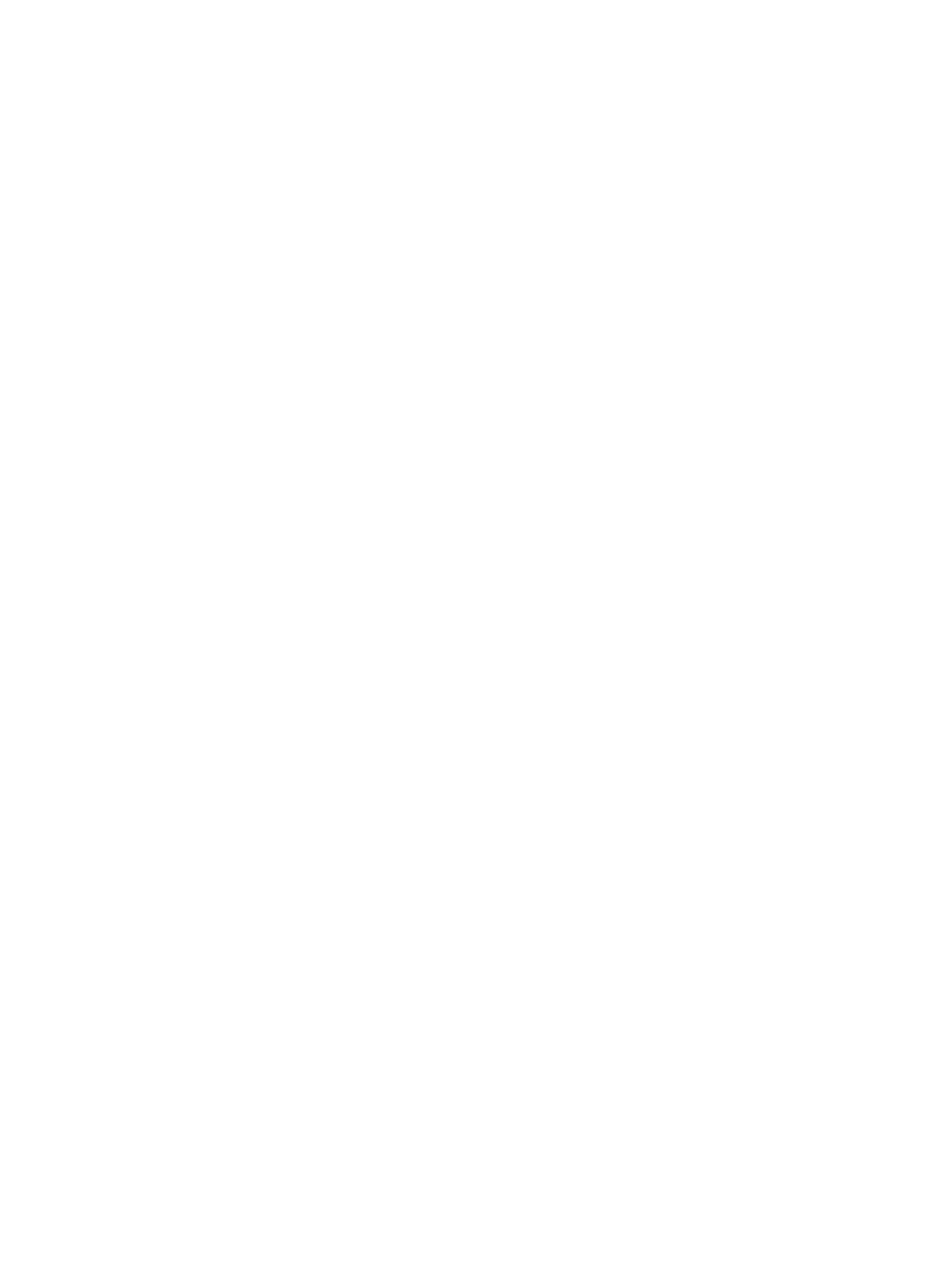# **SPA SAMAY**

We invite you to unwind in the healing energy of Spa Samay. Allow the sweeping views and stillness of the Colca Valley to soothe your senses and surround you with peace and tranquility. Let our therapists blend the power of touch with fragrant botanicals in an array of restorative treatments.

You'll find Spa Samay beyond the meandering path down through the scented eucalyptus groves. Treatment spaces include a single or double room with a shower and patio, or a suite with side-by-side beds, a bathroom, a couple's steam shower and a relaxation lounge with spectacular views. Separate facilities for men and women include private showers and lockers. The spa also features a steam room, an outdoor heated pool and a fireside soaking pool.

Spa Samay pays homage to the calming elements of Pachamama, or Mother Earth, as invoked by the shamans of the High Andes. Descendants of the Incas, these spiritual healers live and work in harmony with the region's mountains, rivers, plants and rocks. Their rituals and profound bonds with nature inspire many of the treatments offered in the spa.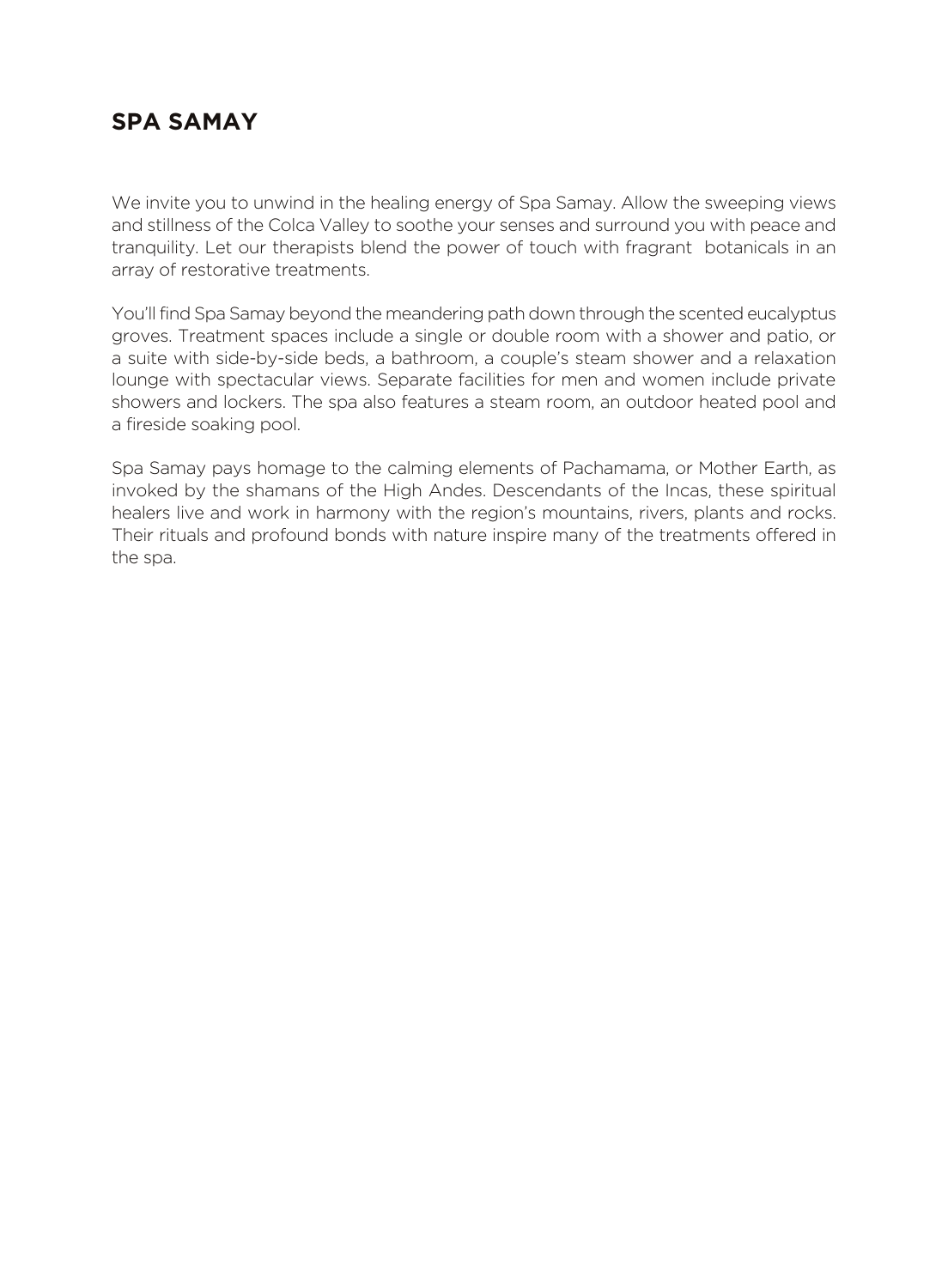# ALTU ALTITUDE MASSAGE

60/90 MINUTES \$100 I \$145 Our signature Altu treatment combines a relaxing, customised massage with highaltitude oil and sacred coca leaves, which are traditionally used to ease headaches, fatigue, and insomnia. During the last 10 minutes of your treatment, you'll be cocooned to allow your skin to drink up the benefits of the therapeutic oil. Stretch out with a warm pack on your stomach, coca leaves on your temples and a soothing masque over your eyes—pure bliss.

# SAMAY RELAXING MASSAGE

### 60/90 MINUTES \$120 I \$180

On cool Andean nights, we warm our beds with hot-water bottles or herbal packs. This local custom was the inspiration for our bespoke Samay massage with eucalyptus oil. Heated herbal packs are placed upon your back to release tight muscles and induce immediate relaxation. Your therapist will then continue with a body massage, using long, smooth strokes with light-to-medium pressure, leaving you feeling rested, calm and cosseted. Why not add to the experience with a body masque of invigorating Andean coffee and soothing Andean algae.

# RUMI HOT-STONE MASSAGE

60/90 MINUTES \$120 I \$180 Our therapists combine traditional techniques with the use of heated basalt stones gathered from the Colca river to deliver a massage with a difference. The stones radiate warmth into the muscles to improve circulation and encourage deep relaxation and wellbeing.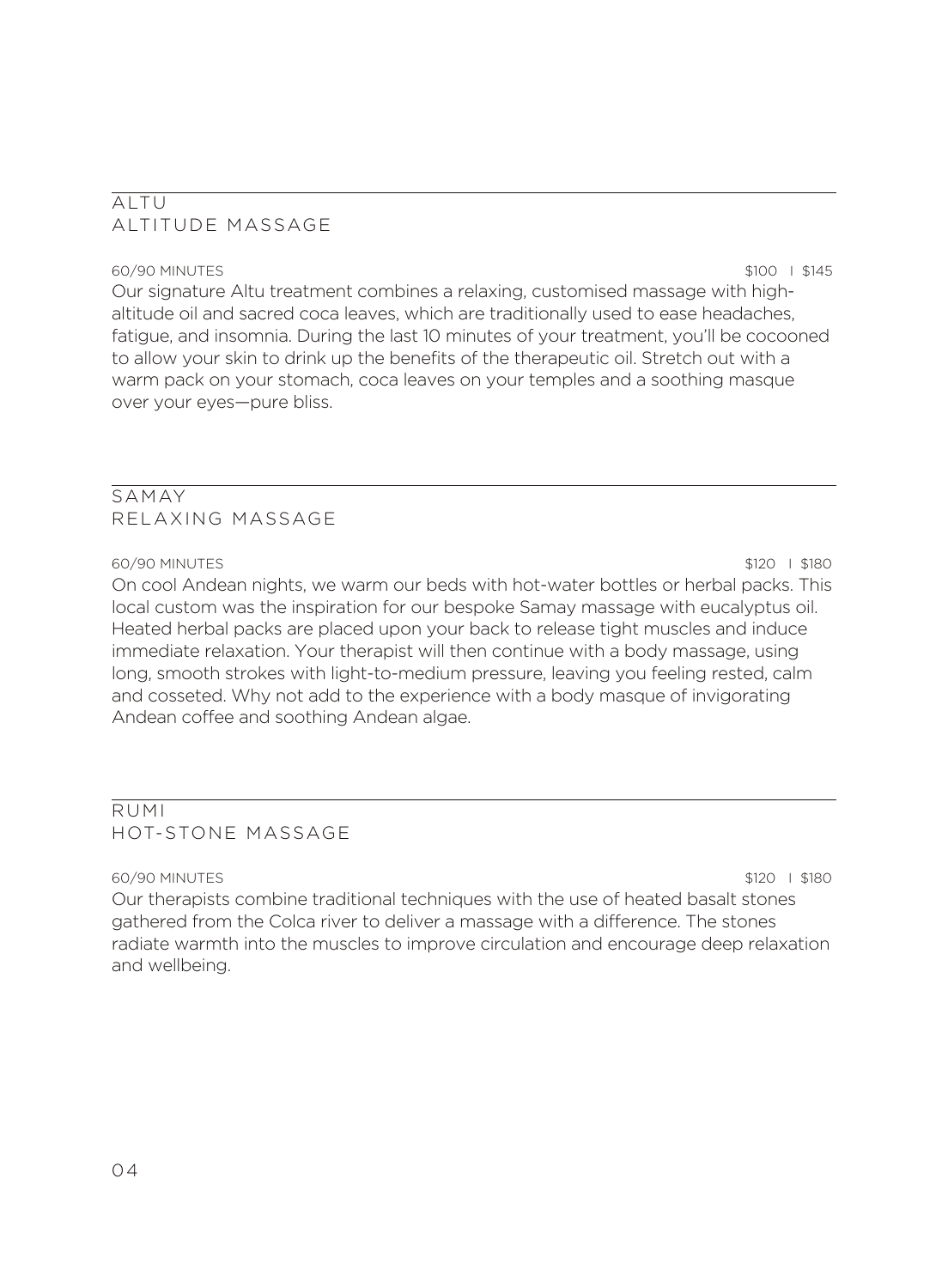### ITIY DEEP-TISSUE MASSAGE

60/90 MINUTES \$120 I \$150 Our therapeutic massage uses slower strokes, combined with healing eucalyptus and arnica oils, to reach the deeper layer of muscle fibers. This relaxing treatment eases tension and soothes tiredness. You may choose to extend your massage with a clay exfoliation, mud body masque and eucalyptus-salts foot treatment.

### COLCA UMA HAIR AND SCALP RECONDITIONING TREATMENT

#### 30 MINUTES \$60

After a gentle brushing to stimulate the scalp, your treatment continues with a head massage using Peruvian avocado and olive oil to nourish and deep-condition the hair, leaving it soft and silky-smooth. A warm, moisturizing wrap then seals in the benefits.

### ANDES UMA HAIR AND SCALP TREATMENT

30 MINUTES \$60 After a gentle hair-combing to stimulate the scalp, a relaxing head massage with a hydrating blend of oils nourishes and deep-conditions the hair, leaving it soft and silky-smooth. Your treatment concludes with a moisturizing heat wrap to deepen its benefits.

### CHAKI CON KALISTO EUCALYPTUS FOOT TREATMENT

#### 30 MINUTES \$60

Your treatment begins with an exfoliation using aromatic eucalyptus salts and a natural pumice stone. Your therapist will then massage your calves and feet with heated basalt stones gathered from the Colca river, leaving you revived and refreshed.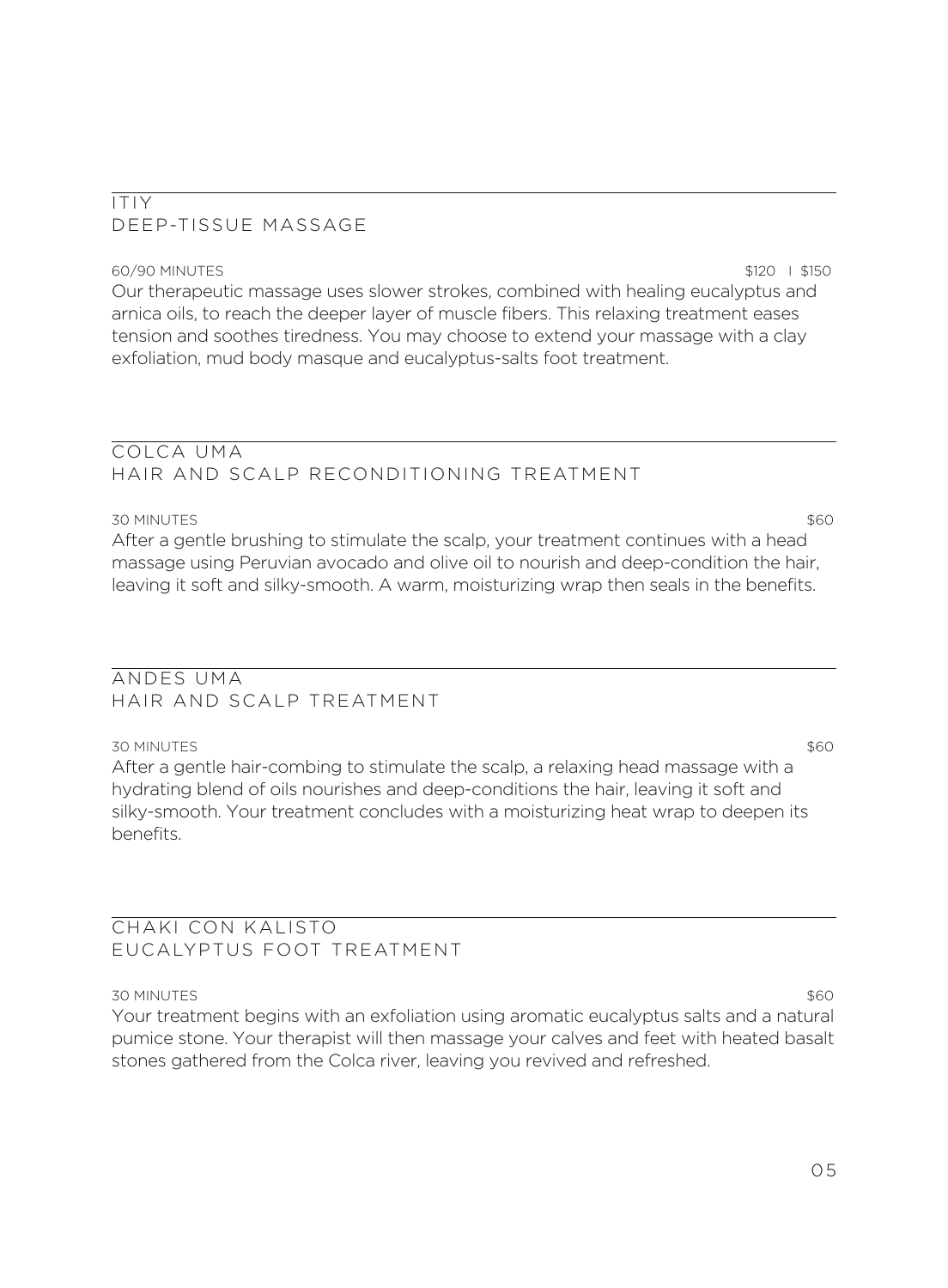### ANDES CHAKI SALT TREATMENT FOR FEET

#### 30 MINUTES \$60

Our luxurious foot treatment features a mineral-rich softening soak and exfoliation with aromatic eucalyptus salts. A revitalizing massage using warm stones from the river revives tired legs and feet, and is sure to put a spring back in your step.

### ANDES TUCUY PACHA HEAD TO TOE

#### 2 HOURS \$190

Pamper your entire body with an aromatic eucalyptus-salts foot treatment, energising scalp stimulation, and a 60-minute massage of your choice.

# $I$  INKA CLAY EXFOLIATION

30 MINUTES \$60 Clay has been used for centuries by native healers for both internal and external healing. Super-absorbent, it is a powerful detoxifier. Exfoliation with our hand-blended mineral-rich local clay purifies the skin and infuses it with powerful antioxidants. After a treatment shower, you emerge renewed and glowing.

### KACHI SALT EXFOLIATION

#### 30 MINUTES \$60

Andean salt is hand-harvested from the same spring-fed, terraced salt pool that the Incas used hundreds of years ago, high up in the Sacred Valley. Our therapists blend this exceptionally pure salt with warm aromatic oils and use it to exfoliate, cleanse and remineralize the skin, leaving it moist, glowing and beautifully smooth.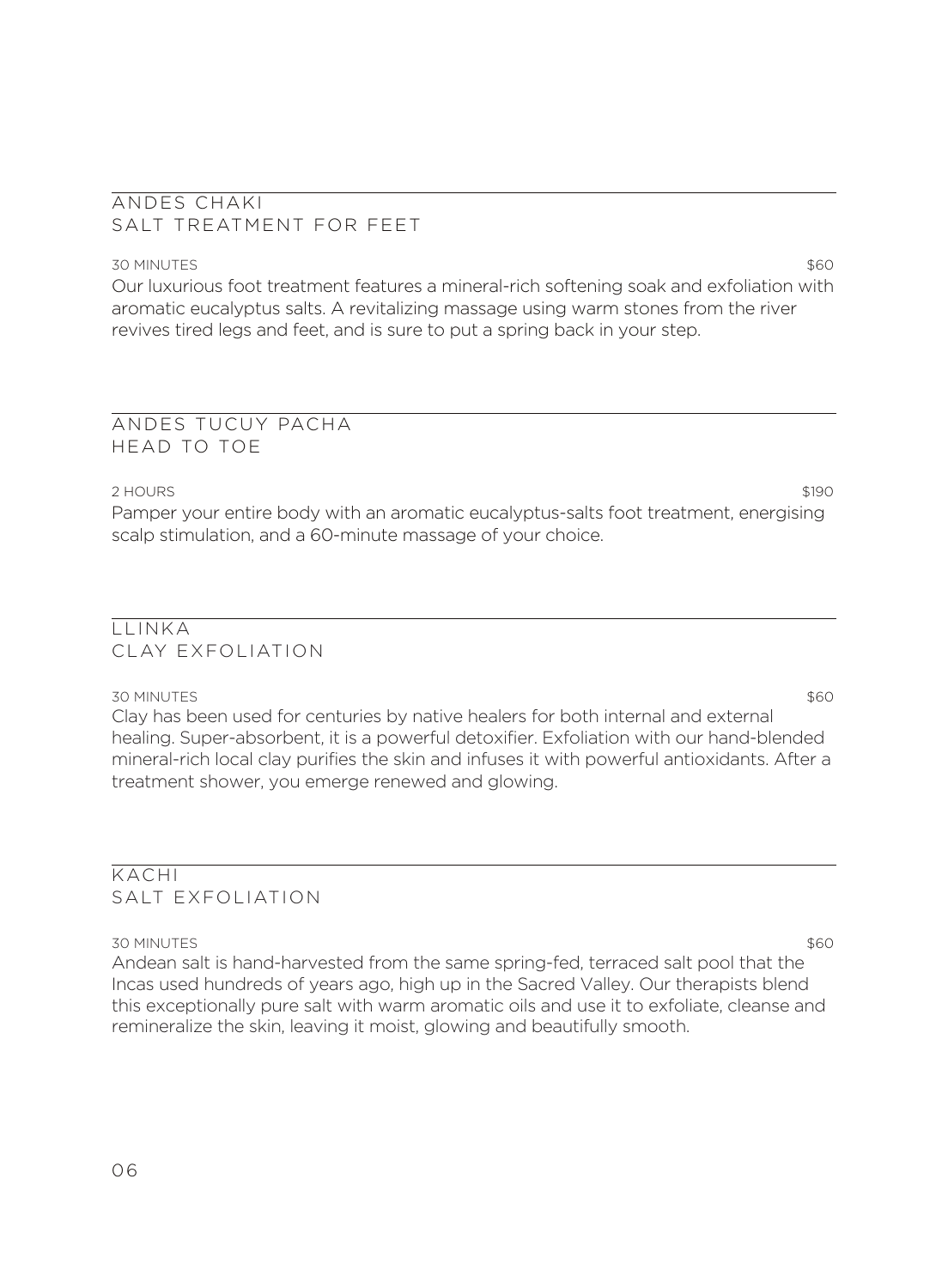### TURU MUD BODY MASQUE

30 MINUTES \$60 Mineral-rich Peruvian clay is renowned for its ability to eliminate impurities. After a gentle dry body-brushing, you will be enveloped in a warm mud masque and gently wrapped to allow your skin to absorb the goodness of the nutrients. The brush is your gift from us, to enable you to continue the good work at home.

### SULTANA COFFEE BODY MASQUE

### 30 MINUTES \$60

This lavish treatment begins with an invigorating exfoliation with a dry brush to stimulate the circulation. Then follows a warm body masque of rich Andean coffee and nourishing algae to invigorate muscles and smooth the skin.

# FACIAL FOR HER

60 MINUTES \$100

Enhance your beauty with an indulgent facial. Our therapists use advanced formulas and the latest techniques to deep-cleanse, tone and moisturize your complexion, leaving you looking radiant and fresh.

# VITAMIN C FACIAL

60 MINUTES \$100

Our intensive anti-ageing treatment restores luminosity, vitality and firmness. The natural goodness of vitamin C and advanced formulas come together in products that soften expression lines, plump wrinkles and encourage hydration.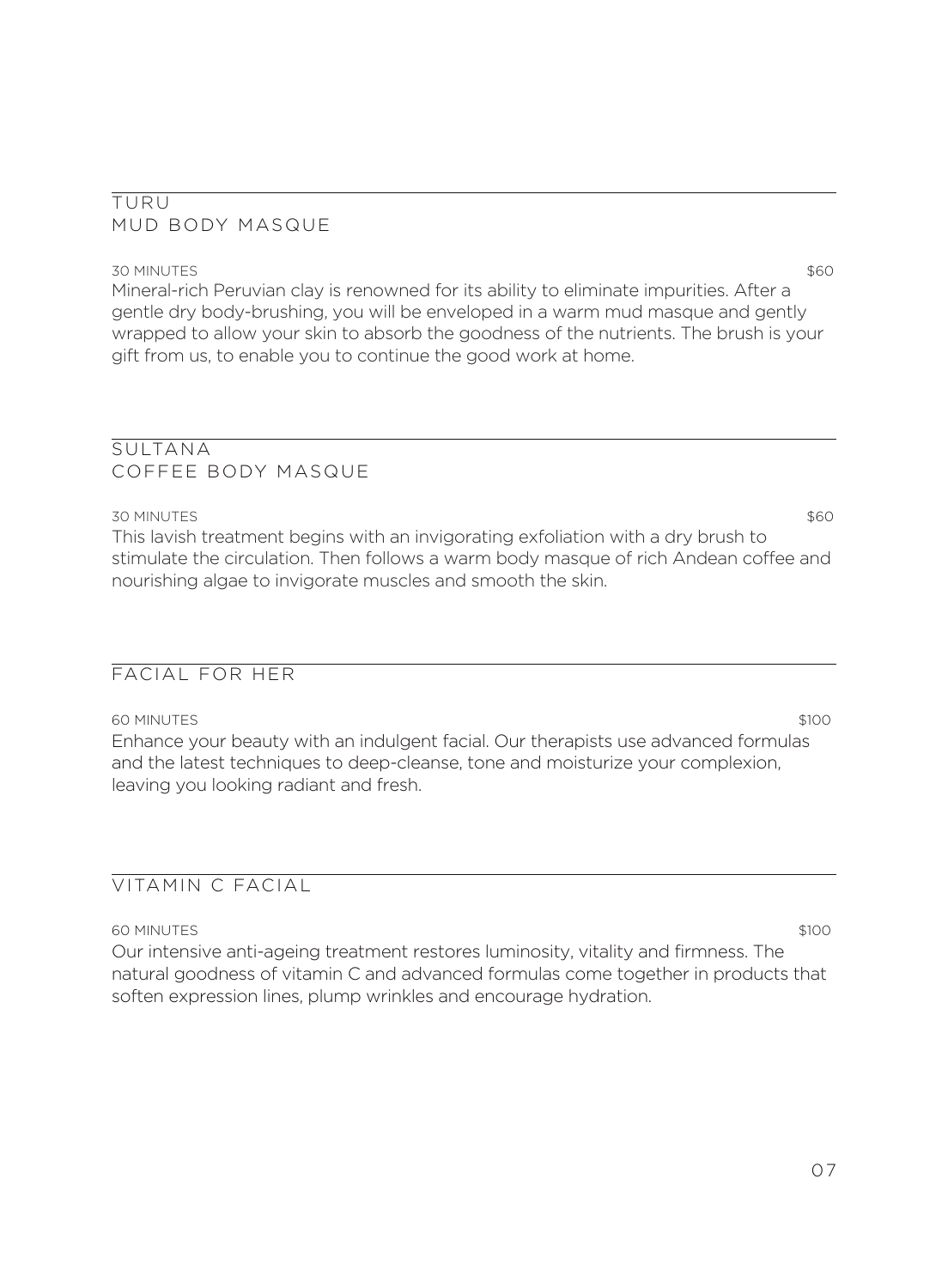### FACIAL FOR HIM

#### 60 MINUTES \$80

A treatment designed especially for men, this detoxifying facial boosts energy and vitality. Applied with a technique inspired by shiatsu massage, and using products that contain revitalizing birch sap and vitamin C, it revives the skin's firmness and elasticity.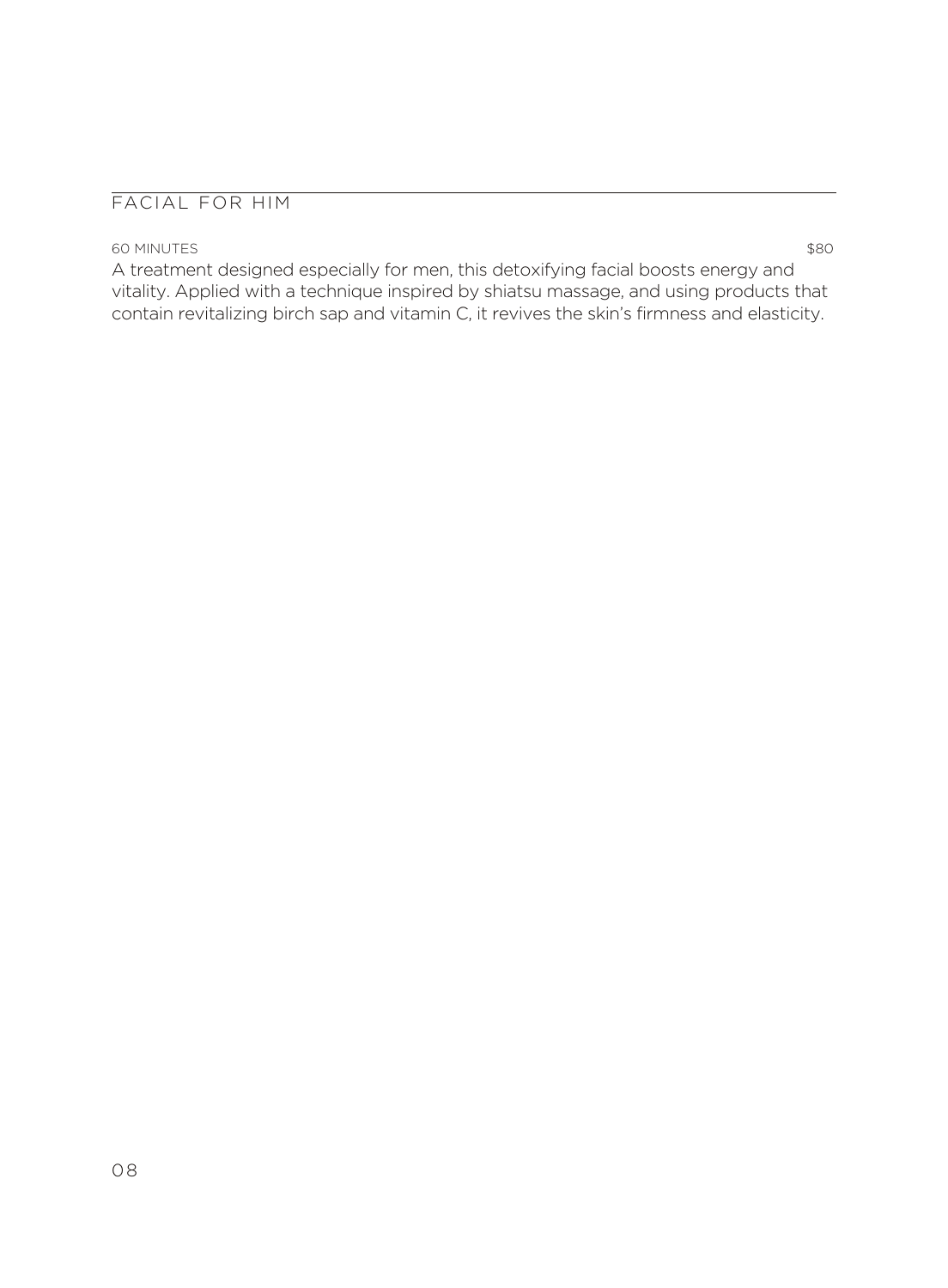We're delighted you will be joining us. Our spa is an oasis of calm, and we therefore ask that you help us maintain the peaceful ambience by speaking in a soft voice and turning off your cell phone or pager.

# APPOINTMENTS

As treatments are subject to availability, we strongly recommend scheduling your appointments before your arrival. Your credit-card number will be requested when you book. For reservations please contact ext. 527 / 528.

### CANCELLATION

We ask that you make any cancellation or change to treatments at least two hours before your appointment to avoid being charged in full.

# ARRIVAL

We invite you to arrive at least 30 minutes before your appointment to enjoy a pretreatment aromatic eucalyptus steam bath.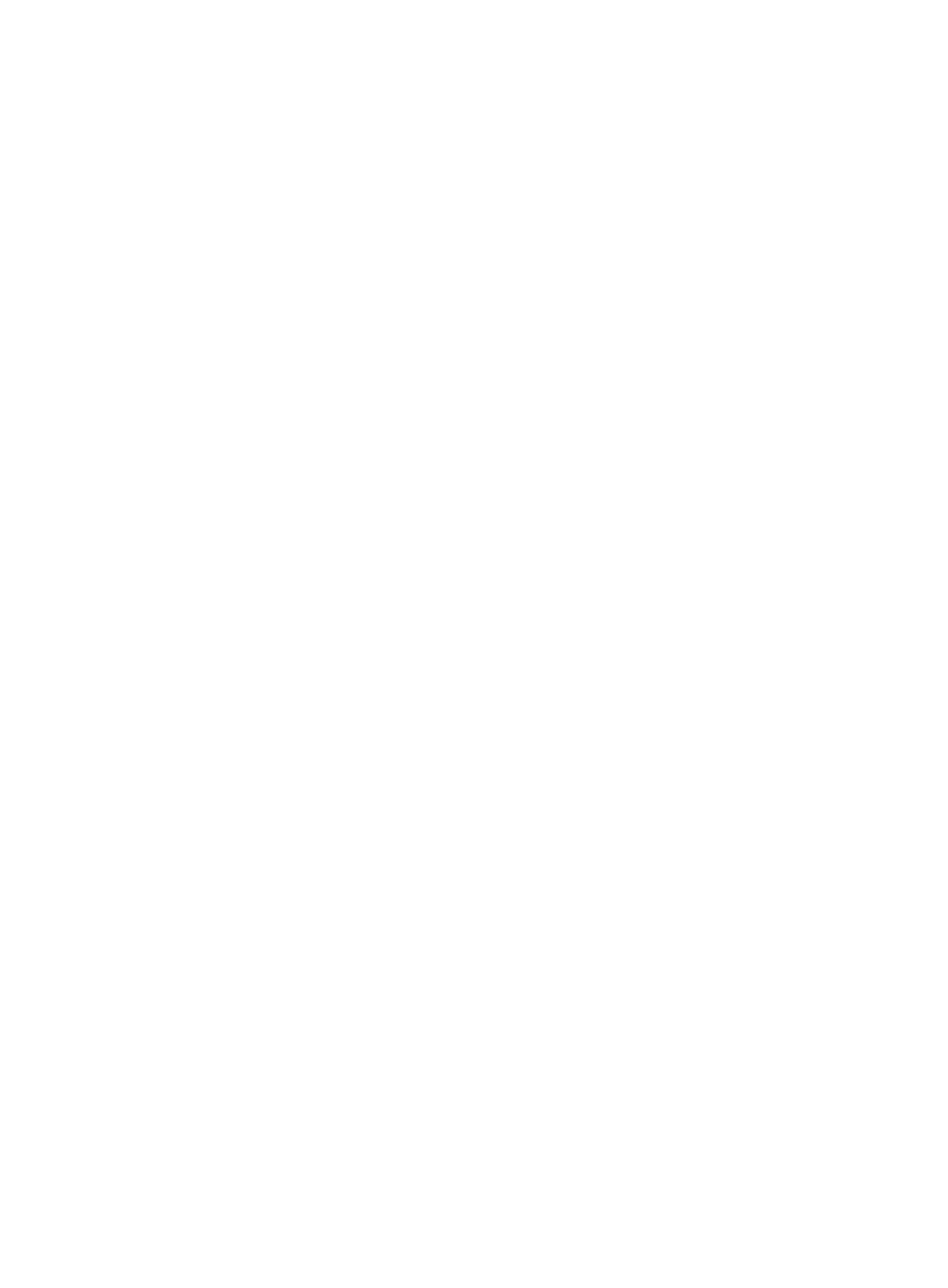SPA MENÚ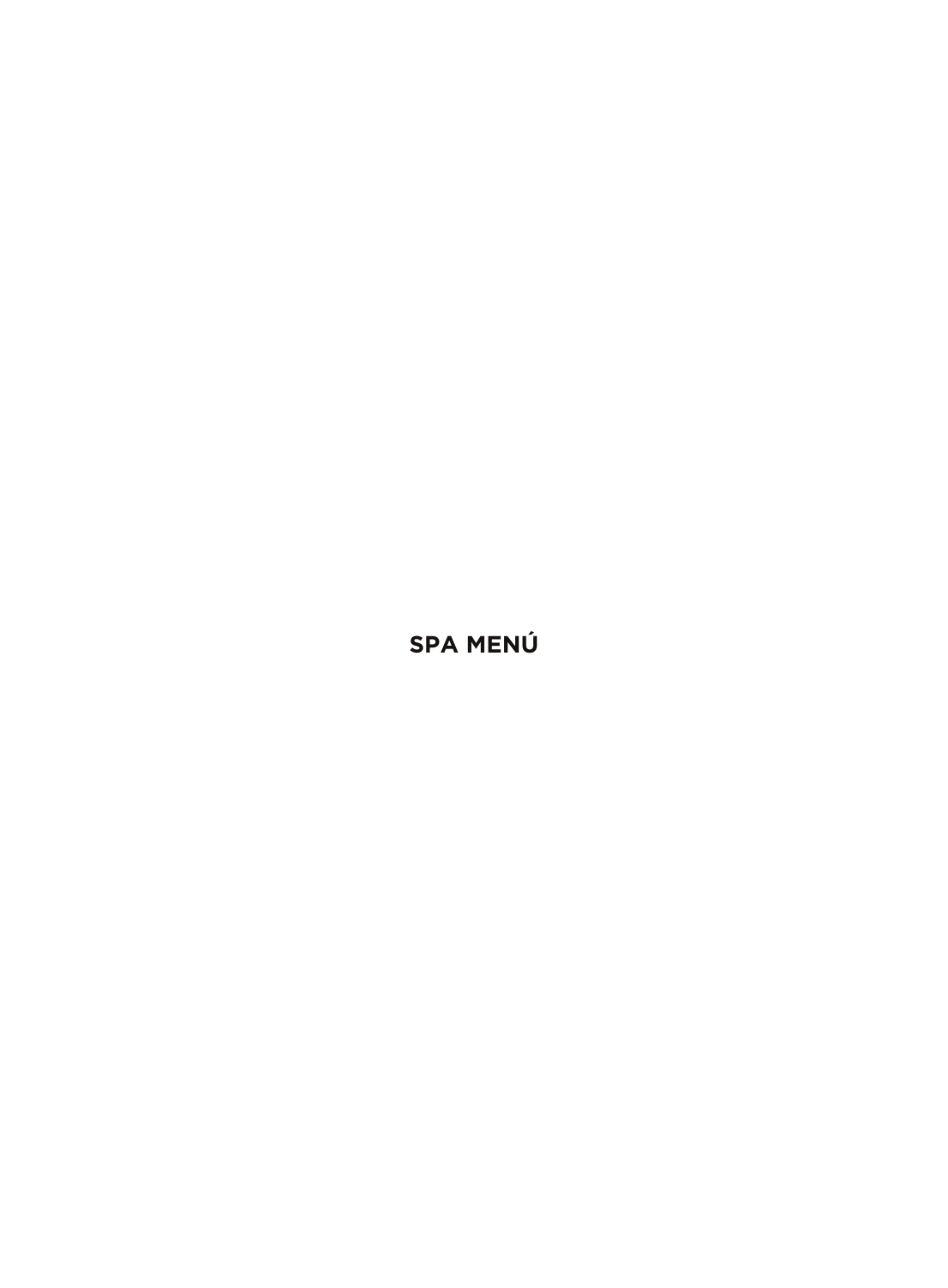# **SPA SAMAY**

Venga y descanse, el Spa Samay lo llenará de energía curativa.

Las vistas panorámicas y la quietud del Valle del Colca le proporcionarán paz y tranquilidad. Nuestro staff profesional lo invita a nutrirse y a transformarse, usted se relajará con el poder de la botánica natural y el beneficio de los masajes.

Venga y experimente nuestra amplia gama de tratamientos renovadores inspirados en los andes, el Valle del Colca y nuestro propio huerto. Venga y experimente su estado natural de bienestar.

Tome el serpenteante sendero a través de los pequeños bosques de eucaliptos, hasta llegar al invernadero del Spa Samay.

Nuestro lujoso spa jardín de 550 metros cuadrados tiene vista al Valle del Colca y ofrece a nuestros huéspedes instalaciones con duchas privadas y armarios con casilleros, en forma separada, tanto para hombres como mujeres, así como una cámara de vapor de eucalipto, habitaciones simples y dobles de tratamiento con duchas privadas dentro de la habitación y patios, sala de relajación y descanso con vista al Valle del colca, piscina exterior y la Suite samay, con camillas de masajes, baño privado con duchas de vapor para parejas con una pequeña piscina al lado de la chimenea dentro de la suite.

Los más ingeniosos chamanes de los altos andes son quechua hablantes, descendientes de los incas. El origen de su poder proviene de la tierra o "Pachamama" (palabra quechua para la Madre Tierra) y de sus elementos. Los rituales y ceremonias de esta región están basados en la formación de relaciones profundamente espirituales con las montañas, ríos, arroyos, plantas y rocas, todo de la Pachamama. El Spa Samay rinde homenaje a los elementos curativos de la Pachamama y al lenguaje nativo de los Andes.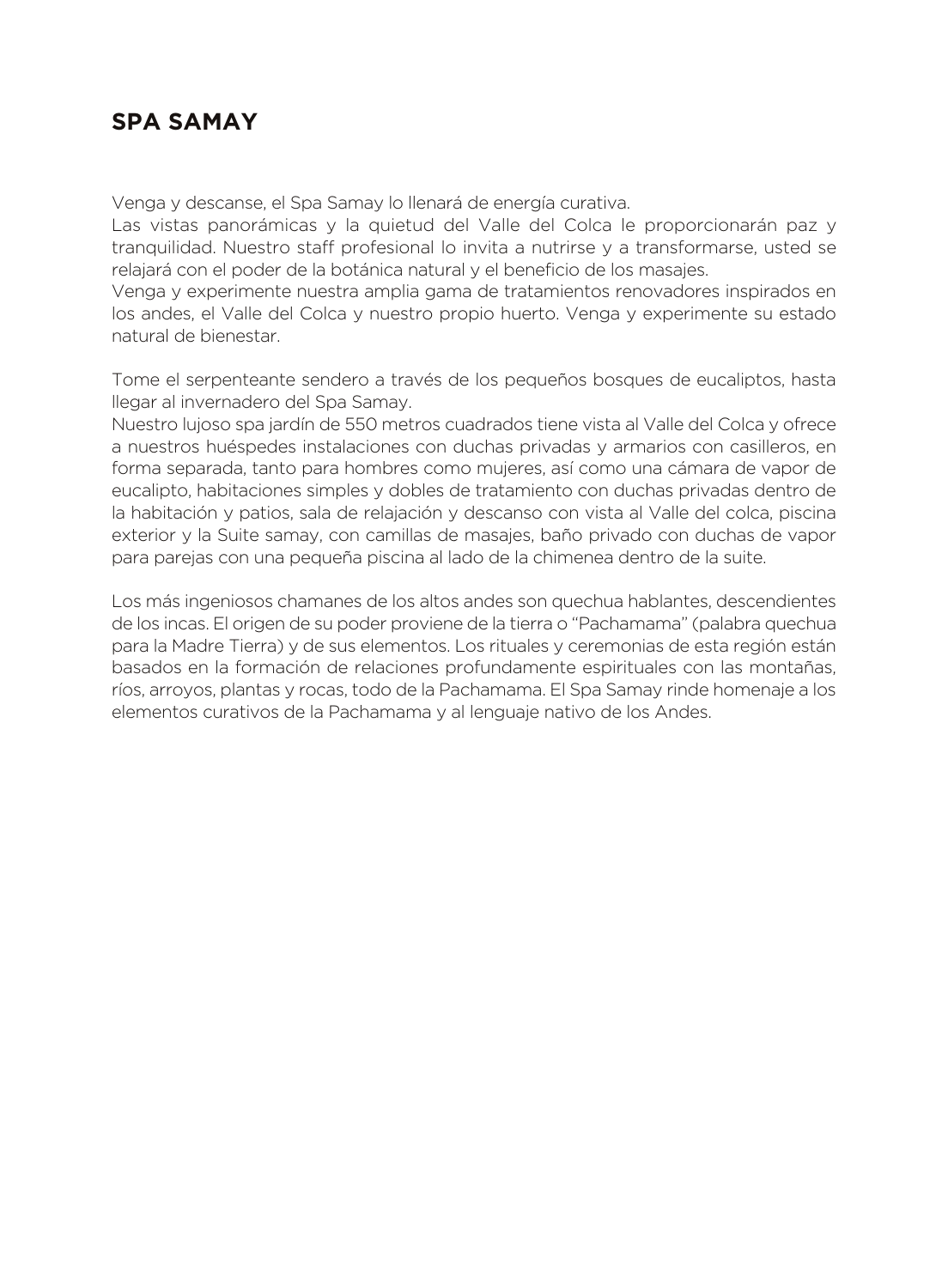### ALTU (ALTITUD)

#### 60/90 MINUTOS \$100 I \$145

Nuestro masaje ALTU combina un relajante masaje con aceite para la altura y "hojas sagradas" peruanas, para aliviar dolores de cabeza, fatiga e insomnio. Durante los últimos diez minutos de su tratamiento, usted estará suavemente encapullado permitiendo que su piel beba los beneficios de los aceites terapéuticos. Una tibia carga en su abdomen, hojas de coca en sus sienes y una almohadilla para que no entre la luz en sus ojos, lo llevarán directamente a sus sueños.

### SAMAY (DESCANSO)

#### 60/90 MINUTOS \$120 I \$180

En las frías noches andinas, es una costumbre peruana entibiar las camas de los huéspedes con botellas de agua caliente o paquetes de hierbas. Este gesto hospitalario fue la inspiración para nuestro masaje Samay a base de aceite de muña andina. Su sesión empieza con paquetes de hierbas calientes, colocadas en su espalda para relajar los músculos tensos e inducir a un inmediato estado de relajación. Su terapeuta utilizará suaves caricias de ligera a mediana presión, dejándole una sensación de descanso, relajo y buena atención.

Embellecimiento con minerales de la sierra y café. Lo invitamos a extender su masaje con un embellecimiento o dos…

### RUMI (PIEDRA) MASAJE CON PIEDRAS DE RÍO

#### 60/90 MINUTOS \$120 I \$180

Deslícese a otro mundo mientras disfruta del calor profundo y penetrante de nuestro "Masaje tibio con piedras de rio". Mezclamos las técnicas del masaje tradicional con suaves piedras de basalto calentadas, recogidas localmente del Río Colca. Las piedras térmicas aceitadas irradian calor profundo al interior de los músculos para mejorar la circulación y aliviar inflamaciones, mientras se transfiere el ingreso a estados más profundos de relajación y bienestar.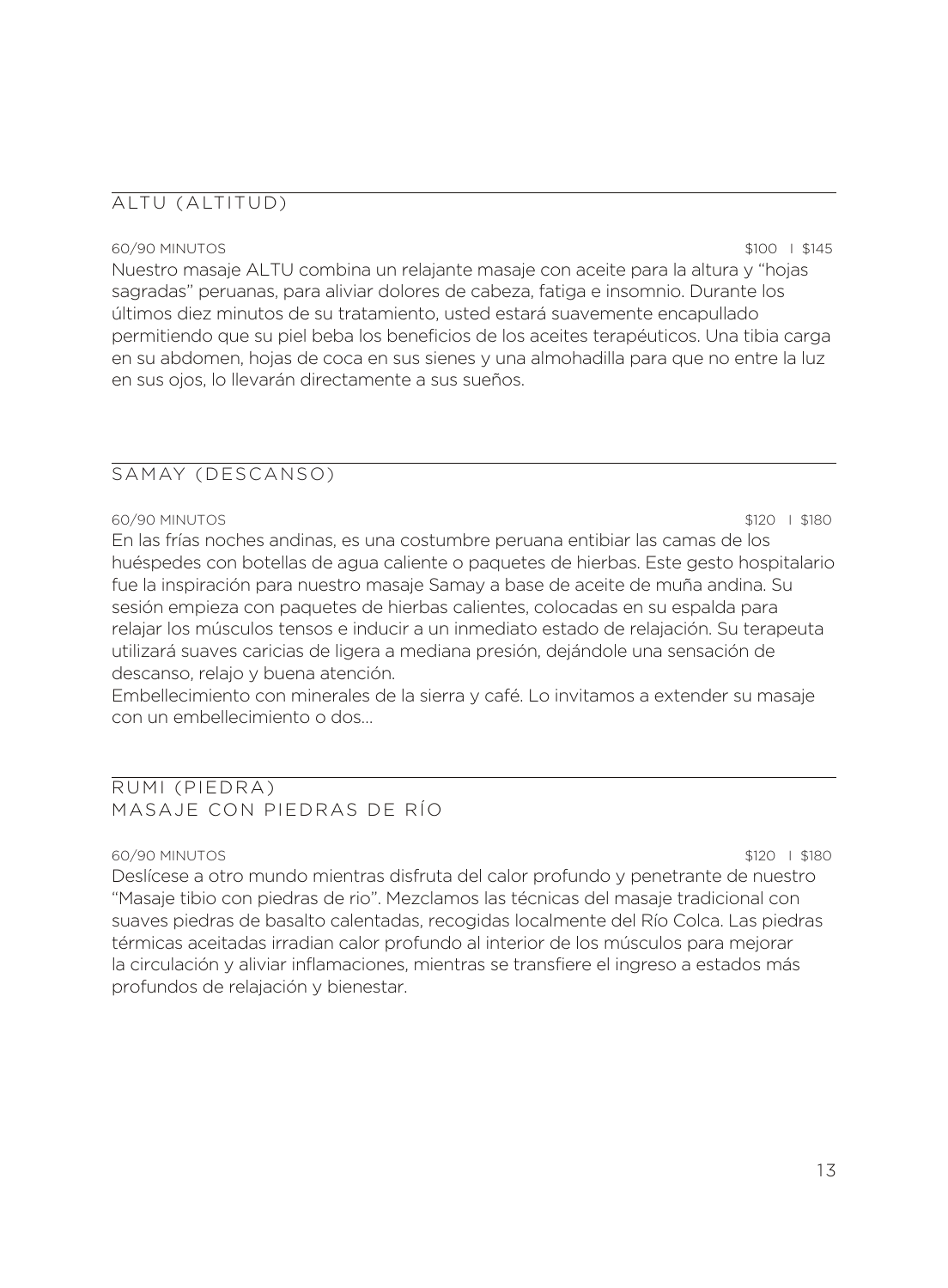### ITIY (PROFUNDO) MASAJE DE TEJIDO PROFUNDO

#### 60/90 MINUTOS \$120 I \$150

Una técnica más terapéutica para trabajar el cuerpo: nuestro masaje de tejido profundo, incorpora suaves masajes con eucalipto y árnica para trabajar más profundamente las capas de las fibras musculares. Este tratamiento relajante, aflojará la tensión de las áreas crónicas y aliviará los músculos sobre ejercitados. Embellecimientos con arcilla, fango & eucalipto. Lo invitamos a extender su masaje con un "embellecimiento" o dos…

### COLCA UMA REACONDICIONAMIENTO DEL CUERO CABELLUDO

### 30 MINUTOS \$60

Luego de un suave cepillado de cabello para estimular el cuero cabelludo, continuamos con un masaje de cabeza con palta peruana y aceite de oliva que nutrirán y acondicionarán profundamente su cabello, dejándolo suave y con una tersura de seda. Concluimos con una envoltura humectante caliente para profundizar el beneficio del tratamiento.

# ANDES UMA (CABEZA) TRATAMIENTO NUTRITIVO DEL CUERO CABELLUDO

### 30 MINUTOS \$60

Este tratamiento profundamente relajante empieza con un suave cepillado de su cabello para estimular el cuero cabelludo. Un masaje de cabeza con un acondicionador vitamínico que está hecho para nutrir la salud y el brillo natural de su cabello. Su cuero cabelludo se enjuagará y envolverá con una cubierta humectante caliente para profundizar el beneficio del tratamiento.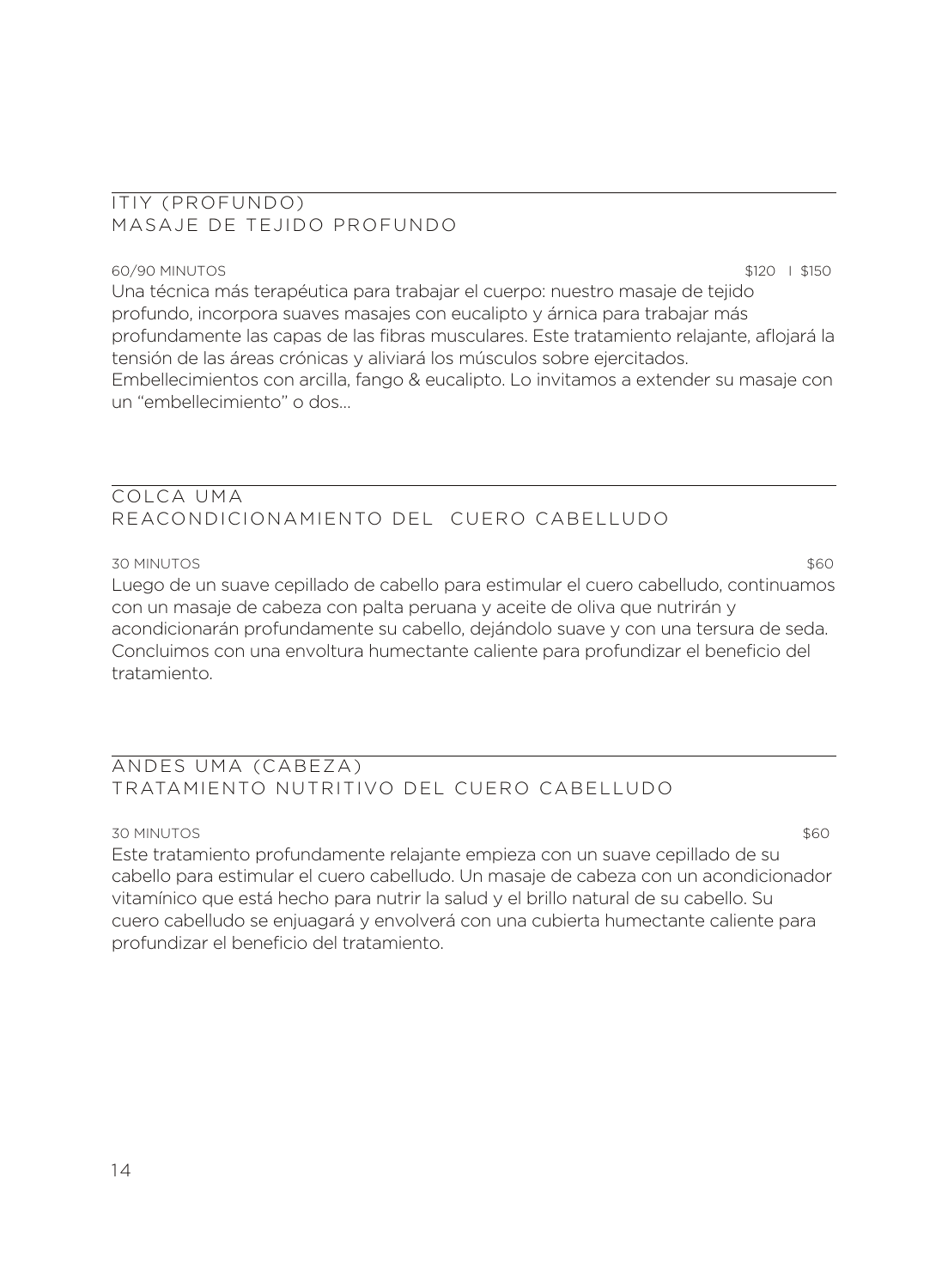### CHAKI CON KALISTO TRATAMIENTO DE PIES CON EUCALIPTO

### 30 MINUTOS \$60

En nuestro tratamiento de pies del Valle del Colca, destaca un rico mineral absorbente, con el cual se realizará una exfoliación aromática con sales de eucalipto, un suave pulido de pies con piedra pómez y un masaje de lujo en la parte inferior de la pierna con tibias piedras de río para revitalizar las piernas y pies cansados.

### ANDES CHAKI (PIE) SAL ANDINA PARA TRATAMIENTO DE PIES

#### 30 MINUTOS \$60

En nuestro tratamiento andino de pies destaca un rico mineral absorbente con eucalipto y sal peruana, cosechada a mano en los Andes. Una exfoliación aromática y un suave pulido son seguidos de un masaje de lujo en la parte inferior de la pierna y del pie, dejando los pies aliviados y reanimados.

### ANDES TUCUY PACHA ("DE CABEZA A LOS PIES")

### 2 HORAS \$190

Nuestros tratamientos de "cabeza a los pies" combinan un tratamiento de pies con sal, un tratamiento nutritivo del cuero cabelludo y 60 minutos de masaje andino al escoger.

### LLINKA (ARCILLA) EXFOLIACIÓN DEL CUERPO CON ARCILLA

#### 30 MINUTOS \$60

La arcilla ha sido utilizada durante siglos por los curanderos nativos como un agente de curación interna y externa. Su poder como sustancia desintoxicante proviene de su inherente habilidad de absorción.

Una frotación con nuestra arcilla peruana, rico mineral mezclado a mano, lo desintoxicará y nutrirá su piel con potentes antioxidantes. Luego de una ducha depuradora, la piel es renovada y permanece con un brillo saludable.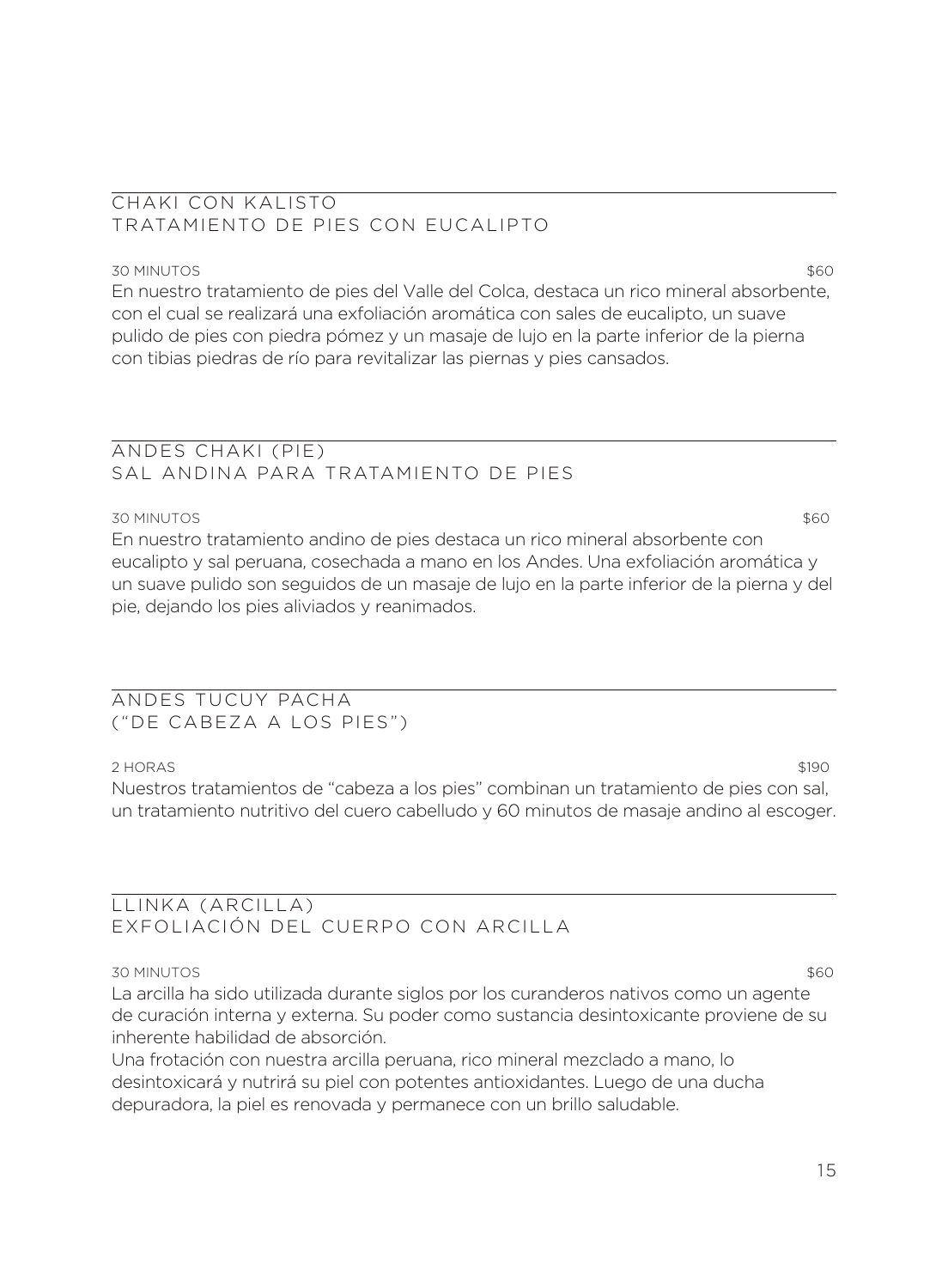### KACHI (SAL) EXFOLIACIÓN CON SAL ANDINA

#### 30 MINUTOS \$60

Nuestra maravillosa sal andina es cosechada a mano desde el mismo lugar en que es alimentada por el manantial, en los estanques de sal de los andenes que los incas usaron hace cientos de años, en lo alto del Valle Sagrado. Nosotros mezclamos esta sal virgen y pura con aceites aromáticos tibios, para exfoliar, purificar y remineralizar la piel, dejándola humectada, resplandeciente y tersa.

### TURU (FANGO) ENVOLTURA DE LODO CON BIOFANGO PERUANO

#### 30 MINUTOS \$60

En el mundo de los fangos, uno de ellos es buscado por su virginidad y rico contenido. Es el fango peruano. Este fango está altamente relacionado por su habilidad para enriquecer la piel y eliminar las impurezas. Luego de un suave cepillado de cuerpo en seco, usted será cubierto con nuestro lodo de tibio Biofango y suavemente envuelto para permitir a su piel que absorba los minerales nutrientes. Su sesión concluirá con una ducha depuradora. El cepillo seco es nuestro regalo para que su uso pueda ser continuado en casa.

### SULTANA (CAFÉ) ENVOLTURA CON CAFÉ ANDINO

#### 30 MINUTOS \$60

Nuestras nutritivas envolturas empiezan con un cepillo seco seguido de una tibia mascarilla de algas para el cuerpo hecha de café andino y pisco para reducir la retención de agua, vigorizar los músculos y proporcionar vigor y tersura a la piel. El cepillo es nuestro regalo para usted, a fin de que continúe su uso en casa.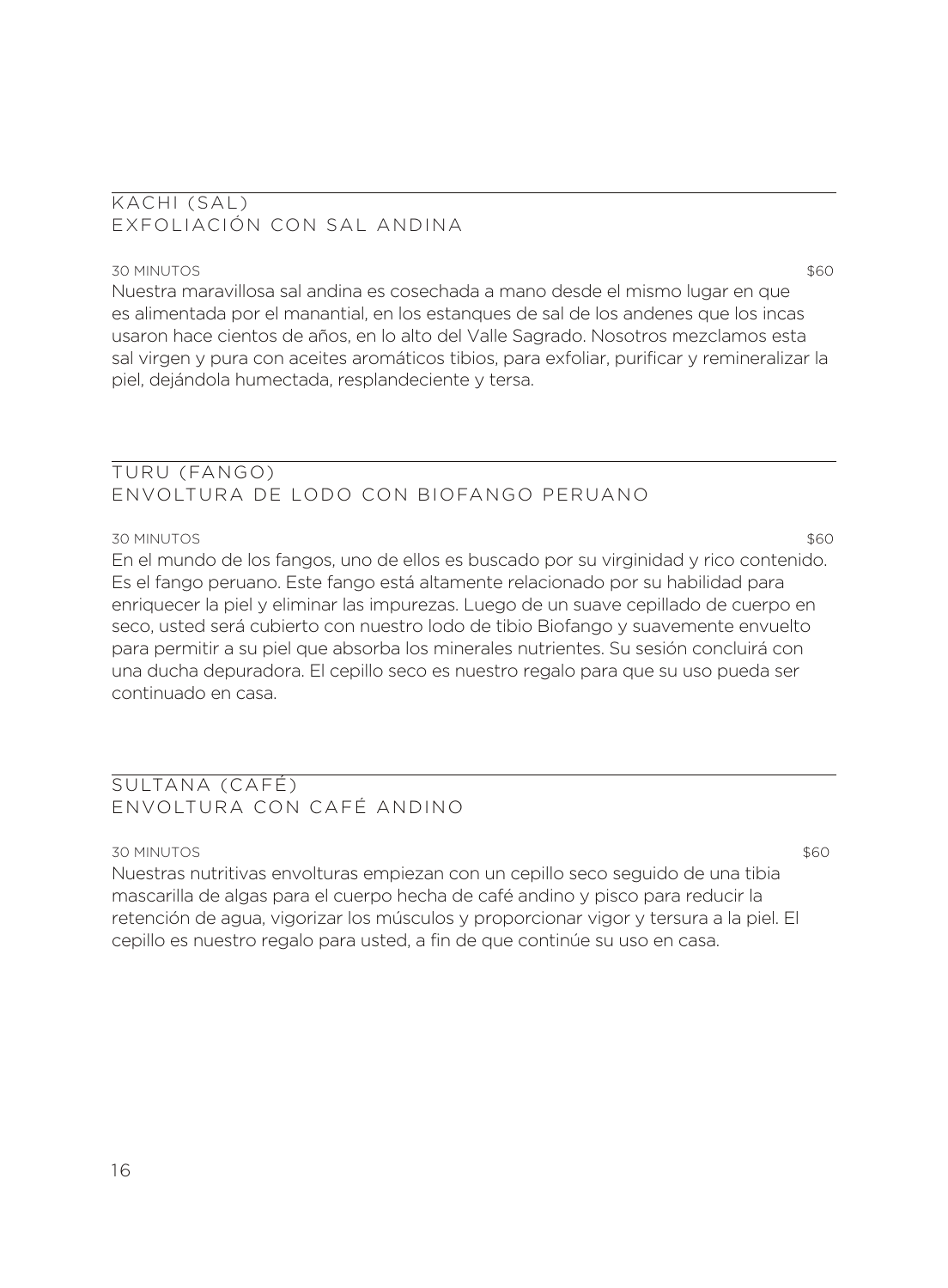### FACIAL PARA ELLA

#### 60 MINUTOS \$100

Experimente lo mejor de la verdadera belleza. Dese el gusto de hacerse un facial hidratante, tonificante con productos profesionales, ideales para esta región de clima seco y dedicado a mantener los mejores estándares de calidad desarrollando nuevos conceptos en belleza.

### VITAMINA C

#### 60 MINUTOS \$100

Tratamiento anti-edad que repara la luminosidad y vitalidad de la piel. Proporciona una multi-corrección intensiva: primeras arrugas, líneas de expresión, deshidratación, pérdida de luminosidad y firmeza…

Nueva línea con vitamina C, fórmulas más avanzadas, que combate la glicación cutánea, principal protagonista del envejecimiento de la piel.

### FACIAL PARA ÉL

#### 60 MINUTOS \$80

Energía y vitalidad. Diseñado especialmente para el hombre. Tratamiento energizante y desintoxicante que combate los efectos de la fatiga cutánea. Su especial forma de aplicación, cuyas maniobras están basadas en el Shiatzu y los ingredientes naturales (Savia de abedul y vitamina C) que componen la fórmula de sus productos, de texturas frescas y ligeras, proporcionan a la piel masculina firmeza y elasticidad.